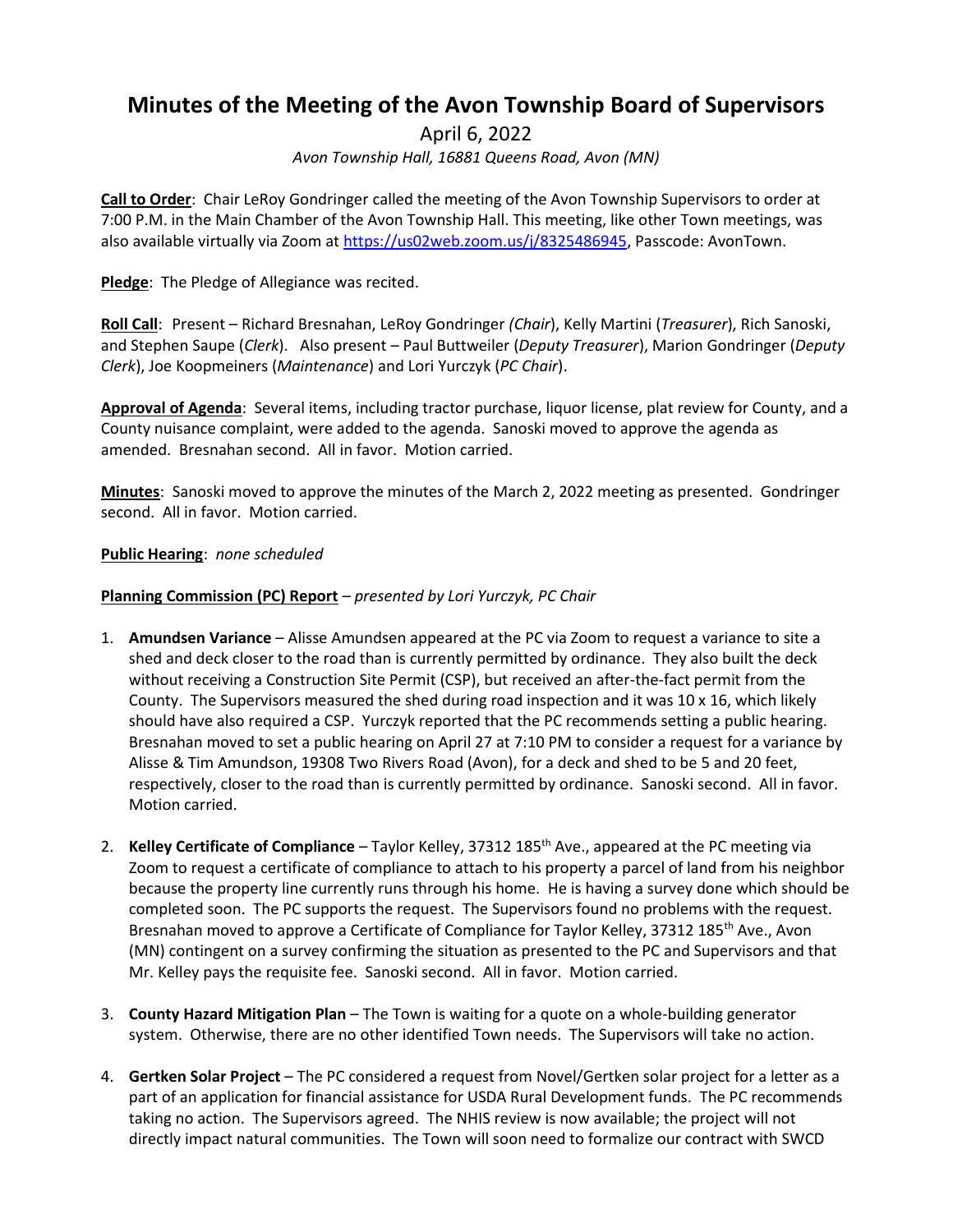since the CSP will likely be requested soon. According to Town Ordinance 5, Interim Use Permits expire after 6 months, but can be renewed. Since Gerkten/Novel is not likely to begin within 6 months, the Clerk was authorized to contact Gertken/Novel to request an extension/renewal of their IUP.

- 5. **439 Ordinance Amendments**  The PC discussed proposed amendments to the 439 Ordinance. The main concern was the proposed requirement for a survey if a structure was proposed to be less than 1.5x the required set back. Though this makes sense in shoreland and residential areas, the PC thought this would be an unnecessary burden on larger lots (*i.e*., A40 zoning areas) which would now require a 75-foot set back. The Supervisors agreed. In addition, there was also discussion about removing the requirement for DNR review of solar projects within 2 miles of an NHIS site. Though it was generally agreed that DNR review wasn't necessary for projects 2 miles away from a NHIS site, perhaps reviews should occur for closer projects (*i.e.,* one-quarter to one-half mile). Alternately, it could be required that the DNR is simply alerted to the proposed project. Bresnahan moved to authorize the Chair of the Planning Commission to attend the County Public Hearing to express the Township's concerns. Sanoski second. All in favor. Motion carried.
- 6. **ARPA & Broadband** the County is requesting ARPA funds of \$350 per resident for extending broadband in the Township in Phase I & II. The Township contribution would be more than \$50,000. Sanoski moved that the Township not use ARPA funds for broadband because the proposal serves an inadequate number of residents, there will still be a large number of unserved residents at the completion of the project, and the Town has many other needs. Bresnahan second. All in favor. Motion carried.
- 7. **Document/Policy Review** the PC has begun a process to review Township documents and policies. Resolution 06-03-20-1 (Policy for Compensation and Reimbursement of Town Officers) was reviewed and minor suggestions/corrections were made. Sanoski moved to approve Resolution 04-06-22-1, updating Resolution 06-03-20-1. Bresnahan second. All in favor. Motion carried.
- 8. **Open House & Newsletter** the PC discussed several possible topics that could be included in a Township newsletter. The Supervisors agreed that the newsletter should be tied to an Open House. The Supervisors tentatively set the Open House to be Monday, September  $12^{th}$  from 5 – 8 PM. It was recommended that it is an ice cream social.
- 9. **Applications** two applications were received for the Planning Commission. This is good news because the Town has been seeking new members for a while. There are currently two Supervisors on the PC because no one has been found to replace them. Gondringer offered to step down from his position on the Planning Commission. Bresnahan moved to accept the resignation of LeRoy Gondringer from the PC. Sanoski second. All in favor. Motion carried.

Gondringer stated that it would be good to bring to the PC new people and not replace one elected official with another. PC chair Yurczyk concurred that non-elected offices would be best but that elected officials could attend meetings as advisors. Bresnahan noted that the two applicants – Kelly Martini and Andrew Wensmann – were both well-qualified. Martini said that she applied to give the current Supervisors on the PC a break/rest. Bresnahan said that he has recruited his neighbor, a school principal, to apply for a PC position.

The PC application of Andrew Wensmann was reviewed by the Supervisors. Mr. Wensmann was present. He was interviewed by the Supervisors. The "Avon Township Planning Commission Applicant Evaluation Form" was completed. After the review, Sanoski moved to appoint Andrew Wensmann to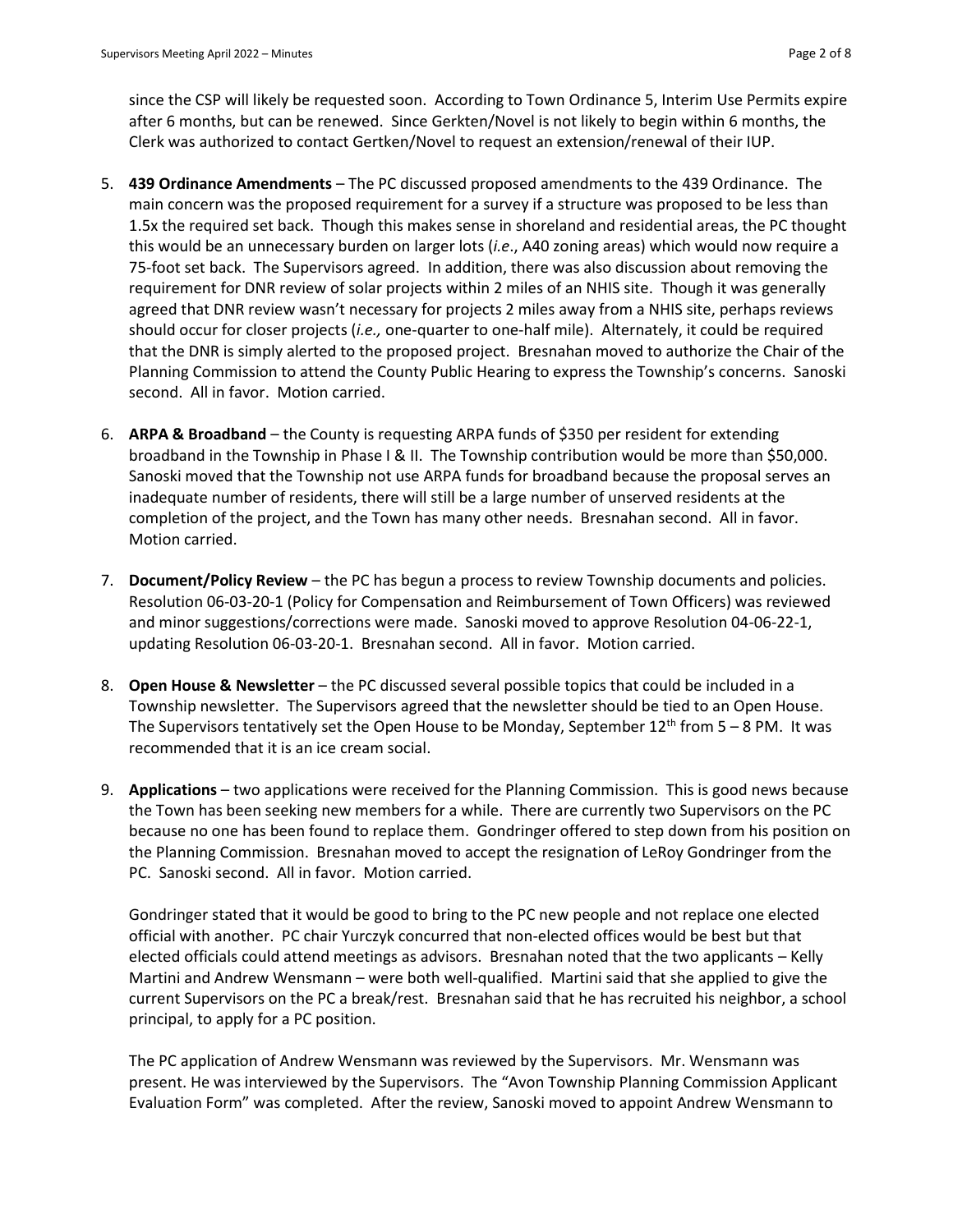the Planning Commission effective April 27, 2022. Bresnahan second. All in favor. Motion carried.

Sanoski moved to approve the PC report. Bresnahan second. All in favor. Motion carried.

**Treasurer's Report**: The Treasurer's Report was read and the Cash Control Statement for the period 03/01/2022 to 03/31/2022 (*copied below*) was presented. There is a difference of \$1,502.43 in the "total per bank statement" on the cash control statement and the amount in the bank because Koopmeiners' pay was withdrawn from the bank on March 30 but he was paid on April 1. Sanoski moved to approve the Treasurer's report and Cash Control Statement. Bresnahan second. All in favor. Motion carried.

Topics discussed included: (1) the MMB Survey and required documents for ARPA are up to date; (2) a DUNS number inquiry from the US Treasury has been taken care of. Martini stated that they are switching to a new UEI number; (3) Martini will update the chair to Gondringer; (4) Insurance for our new laptops has been paid; (5) the Town will receive \$969.86 in solar tax from the Geronimo project (St. John's). No tax will be received from recent projects at the Gertken farm because the three projects are each not great than one megawatt; and (6) Martini will check into the 2022 Census – Survey of Public Employment and Payroll.

A typo in the Audit Board report was noted at the Annual Meeting. The typo was corrected. Sanoski moved to approve the revised Audit Board Report for 2022. Gondringer second. All in favor. Motion carried.

The Letters of Credit for the Gertken solar projects have been formally cancelled and replaced by a cash escrow deposited at Falcon National Bank, Foley. We will follow up to ensure we have the appropriate documentation confirming the deposit of the escrow money.

Gondringer moved to authorize the following individuals to sign checks for the Township: LeRoy Gondringer (Supervisor), Rich Sanoski (Supervisor), Kelly Martini (Treasurer), Stephen Saupe (Clerk), Paul Buttweiler (Deputy Treasurer), and Marion Gondringer (Deputy Clerk), and he moved to remove Will Huston as an Avon Township check signatory. Sanoski second. All in favor. Motion carried.

| Name of Fund                    | <b>Beginning</b><br><b>Balance</b> | <b>Total</b><br><b>Receipts</b> | <b>Total</b><br><b>Disbursed</b> | <b>Ending</b><br><b>Balance</b> |
|---------------------------------|------------------------------------|---------------------------------|----------------------------------|---------------------------------|
| <b>General Fund</b>             | \$174,128.86                       | \$1,068.05                      | \$7,843.54                       | \$167,353.37                    |
| Road and Bridge                 | \$273,614.83                       | \$0.00                          | \$6,357.91                       | \$267,256.92                    |
| <b>Demolition Escrow</b>        | \$2,000.00                         | \$0.00                          | \$0.00                           | \$2,000.00                      |
| Road Damage Deposit             | \$2,950.00                         | \$0.00                          | \$0.00                           | \$2,950.00                      |
| Fire Fund                       | (518, 135, 46)                     | \$0.00                          | \$0.00                           | (518, 135.46)                   |
| <b>General Capital Projects</b> | \$53,455.46                        | \$0.00                          | \$0.00                           | \$53,455.46                     |
| ARPA Fund                       | \$121,689.23                       | \$0.00                          | \$277.04                         | \$121,412.19                    |
| Total                           | \$609,702.92                       | \$1,068.05                      | \$14,478.49                      | \$596,292.48                    |

Bresnahan moved to approve the Treasurer's report. Sanoski second. All in favor. Motion carried.

**Claims, Receipts & Payroll**: The March PERA claims (4205 & 4206) totaled \$560.00. The March payroll was \$3,004.86. The April claims (4207 – 4221) totaled \$3,704.97. The April payroll was \$3,511.67. It does not appear to be possible to print documents from the township laptops to our current printer. We have replaced drivers and spent several hours working with the printer company. We may need a new printer. Bresnahan moved to approve the purchase of a new printer and network cable for up to \$700 and \$50 each, respectively. Since a new member of the PC was appointed, at least one additional computer is required; and it would be desirable to have an extra. Sanoski moved to authorize the purchase of 2 new laptop computers. Bresnahan second. All in favor. Motion carried. Martini and Buttweiler will follow up.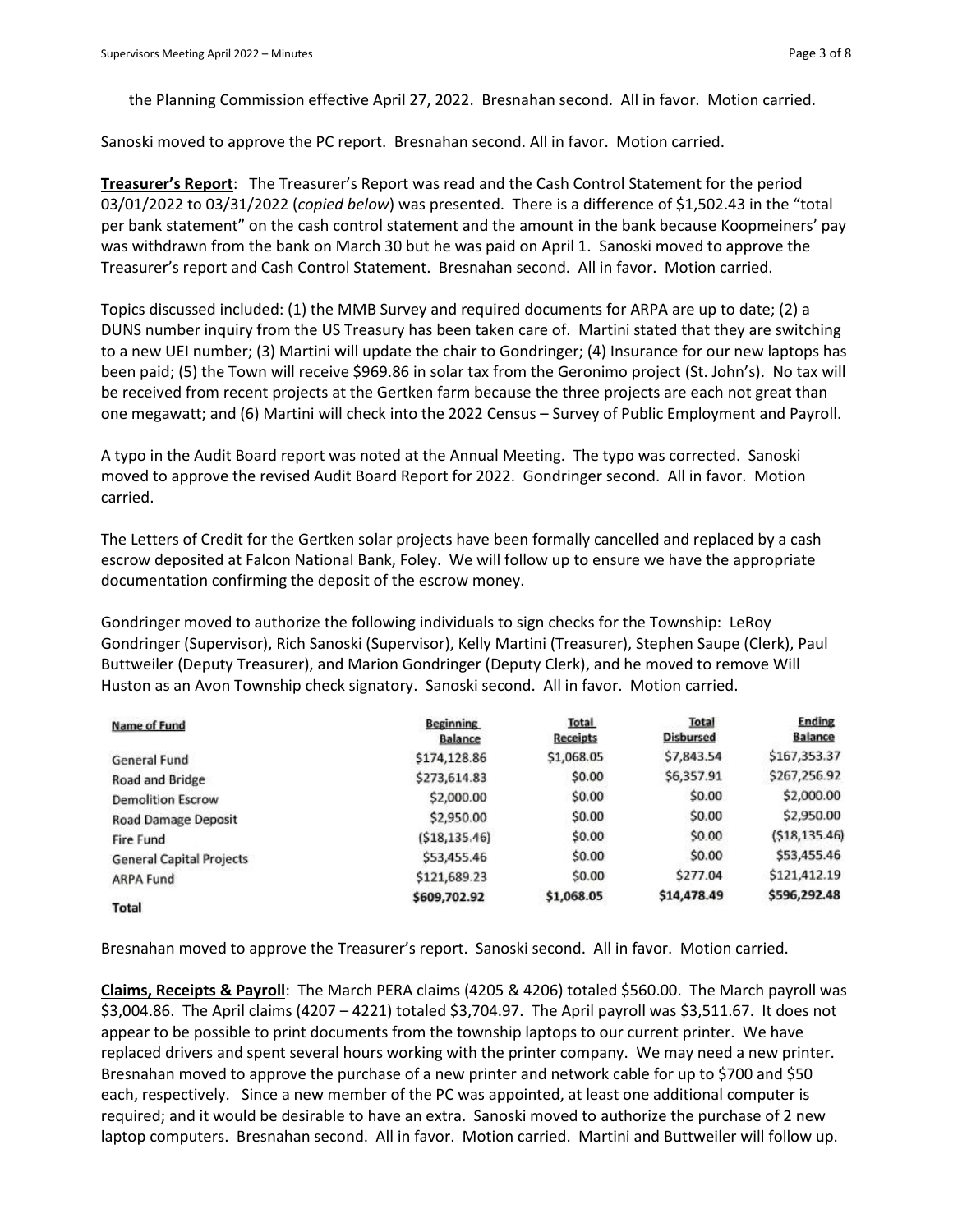Town staff who attended the Qualification meeting were underpaid by \$20; they should add this amount to their next claims form. The Supervisors agreed that all staff should receive the same fee for attending the Qualification meeting. Bresnahan moved to remove from the Fee & Salary Schedule the entry "\$55 for Qualification Stipend for Staff." Sanoski second. All in favor. Motion carried. The Supervisors indicated that Claims forms should not be changed; people should be paid based on what is submitted on their claims form. If there is a question about an item on a claim form, the employee should be contacted to clarify or revise the form, or the Supervisors be consulted for advice.

Sanoski moved to approve the Claims, receipts and payroll. Bresnahan second. All in favor. Motion carried.

#### **Town Hall Maintenance Report** – *presented by Joe Koopmeiners*

The *furnace filters* were changed. The *LP* is at 32%. Koopmeiners received a quote from Pat Panek for repairing the *sidewalk*. The Supervisors requested Koopmeiners inquire about an updated quote using chopped fiber instead of rebar and to clarify why the project would not be sealed for a month. *Paint* on the walls was touched up.

Sanoski moved to approve the Town Hall Maintenance Report. Bresnahan second. All in favor. Motion carried.

#### **Road Report***. Presented by Koopmeiners*

- 1. **Monthly Update/Report** The majority of work this month was snow-related. Roads were plowed and/or sanded on 5 different days. In addition, some maintenance was done on the trucks and ditch mower. We're currently good with cutting edges on the pickup plow.
- 2. **Tractor** We have been unable to find a tractor to rent for ditch mowing, etc. It will likely be necessary to purchase one. Sanoski moved to authorize Gondringer, Sanoski and Koopmeiners to purchase a tractor up to \$88,000 if a reasonable machine is located. Gondringer second. All in favor. Motion carried.
- 3. **Tree Removal** After road inspection, a variety of trees need to be removed. Bresnahan moved to authorize Koopmeiners to obtain a quote from Weaver's for tree removal. Sanoski second. All in favor. Motion carried.
- 4. **Parkwood Circle Engineering**  Sanoski moved to approve the quote from Jeremy Mathiasen, Stantec Engineering, for \$30,945 for engineering on the proposed Parkwood Circle road project. Bresnahan second. All in favor. Motion carried.
- 5. **Gravel** Bresnahan moved to authorize Koopmeiners to order 350 yards of gravel for 360<sup>th</sup> (5 loads), 365<sup>th</sup> (1 load), 370<sup>th</sup> (west; 5 loads) and Peach Drive (8 loads). Sanoski second. All in favor. Motion carried.
- 6. **Back up driver Follow-up** no action.

Gondringer moved to approve the Road Report. Sanoski second. All in favor. Motion carried.

#### **Business:**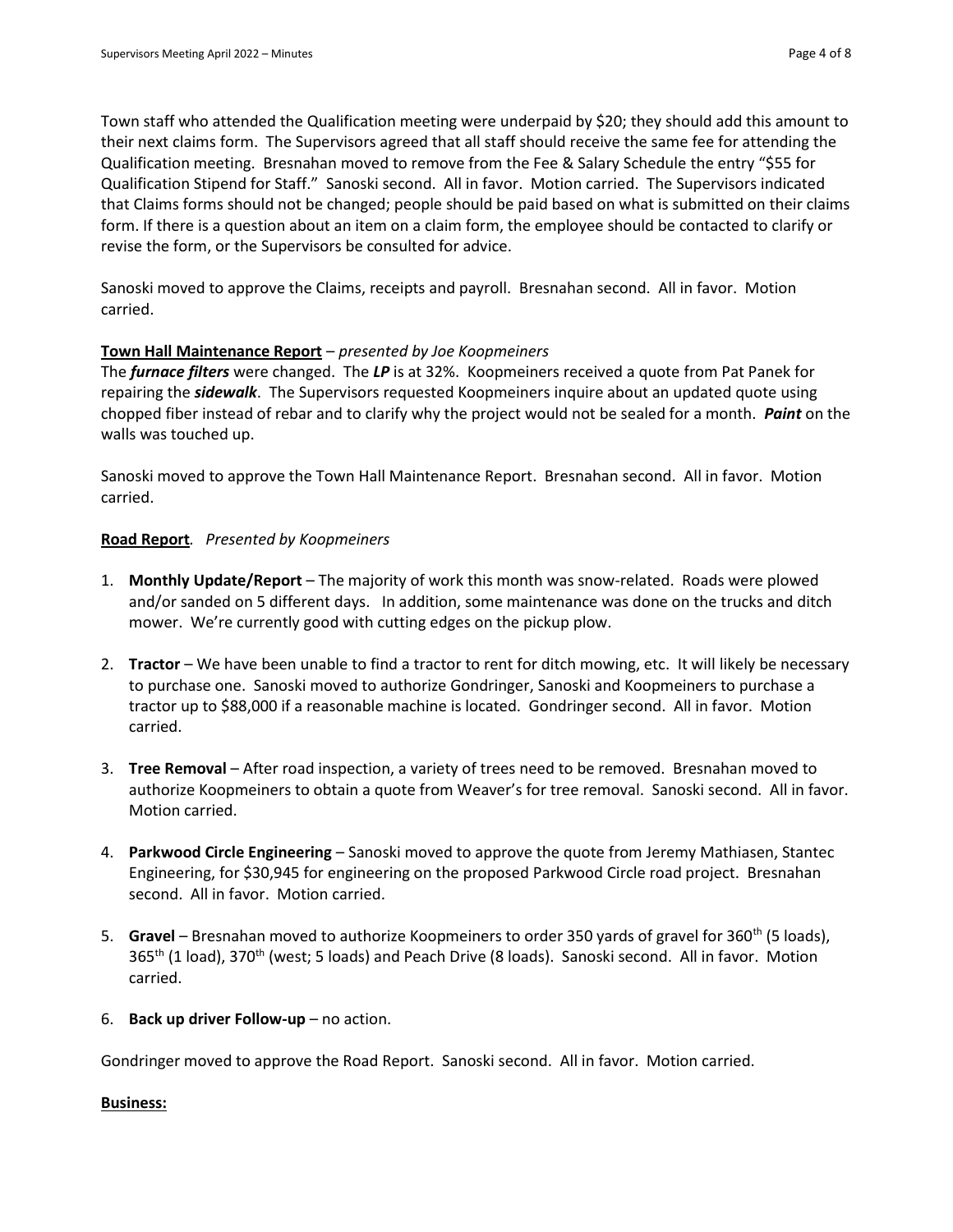- 1. **Qualification Meeting Minutes** Sanoski moved to approve the minutes from the Qualification Meeting as revised (clarification on Joint Powers Board membership and removal of separate Qualification Meeting fee for staff on Fee & Salary Schedule). Bresnahan second. All in favor. Motion carried.
- 2. **Hennen Decommissioning** septic completed as per communication from Brian Krippner, Stearns County.
- 3. **MAT Officer's List**  was updated for recent election results.
- 4. **Resolution in Support of Road Reversion Reform** Bresnahan moved to approve Resolution 04-06-22- 2: Road Reversion Reform. Sanoski second. All in favor. Motion carried.
- 5. **Resolution in Support of Annexation Reform** Gondringer stated that this will likely not affect the Township since we have an orderly annexation agreement in place with the City. Bresnahan moved to approve Resolution 04-06-22-3: Annexation Reform. Sanoski second. All in favor. Motion carried.
- 6. **Koopmeiners Performance Review**  Bresnahan moved to close the meeting at 9:40 PM to conduct the annual performance review of Joseph Koopmeiners. Sanoski second. All in favor. Motion carried. The Supervisors met with Koopmeiners in private to discuss his review. Gondringer reopened the meeting at about 10 PM. The Supervisors reported that Koopmeiners has done an excellent job for the Township. Sanoski moved to approve the performance review for Joseph Koopmeiners. Bresnahan second. All in favor. Motion carried. Bresnahan moved to increase Koopmeiner's salary by 7% effective April 10, 2022. Sanoski second. All in favor. Motion carried.
- 7. **RRev's Liquor License**  Sanoski moved to approve the Consent of the Town Board for an On-Sale Intoxicating Liquor License at RRev's Lakeside Tavern & Banquet Hall. Bresnahan second. All in favor. Motion carried. Sanoski moved to approve the Consent of the Town Board for an Off-Sale 3.2 Percent Malt Liquor License at RRev's Lakeside Tavern & Banquet Hall. Bresnahan second. All in favor. Motion carried.
- 8. **Plat Review**  The County is requesting that the Town provide a review of the plat review process. The Supervisors authorized the Planning Commission to review the documents and provide a report.
- 9. **Nuisance Complaint**  The County is considering enforcement of the nuisance ordinance at 17724 Upper Spunk Lake Road owned by Daniel & Linda Pitzer. Sanoski moved to have the County to go forward with enforcement. Gondringer second. All in favor. Motion carried.

# **Old Business**:

- 1. Former Supervisor Ken Mergen has not returned his key to the Town Hall after multiple requests. We will contact him again.
- 2. M. Gondringer is still working on computer file backup.
- 3. The tree on Sunnyfield was examined during Road Inspection.
- 4. Koopmeiners will examine and record locations of culverts this summer.

**Signatures / Documents / Treasurer**: *Documents were signed as necessary*.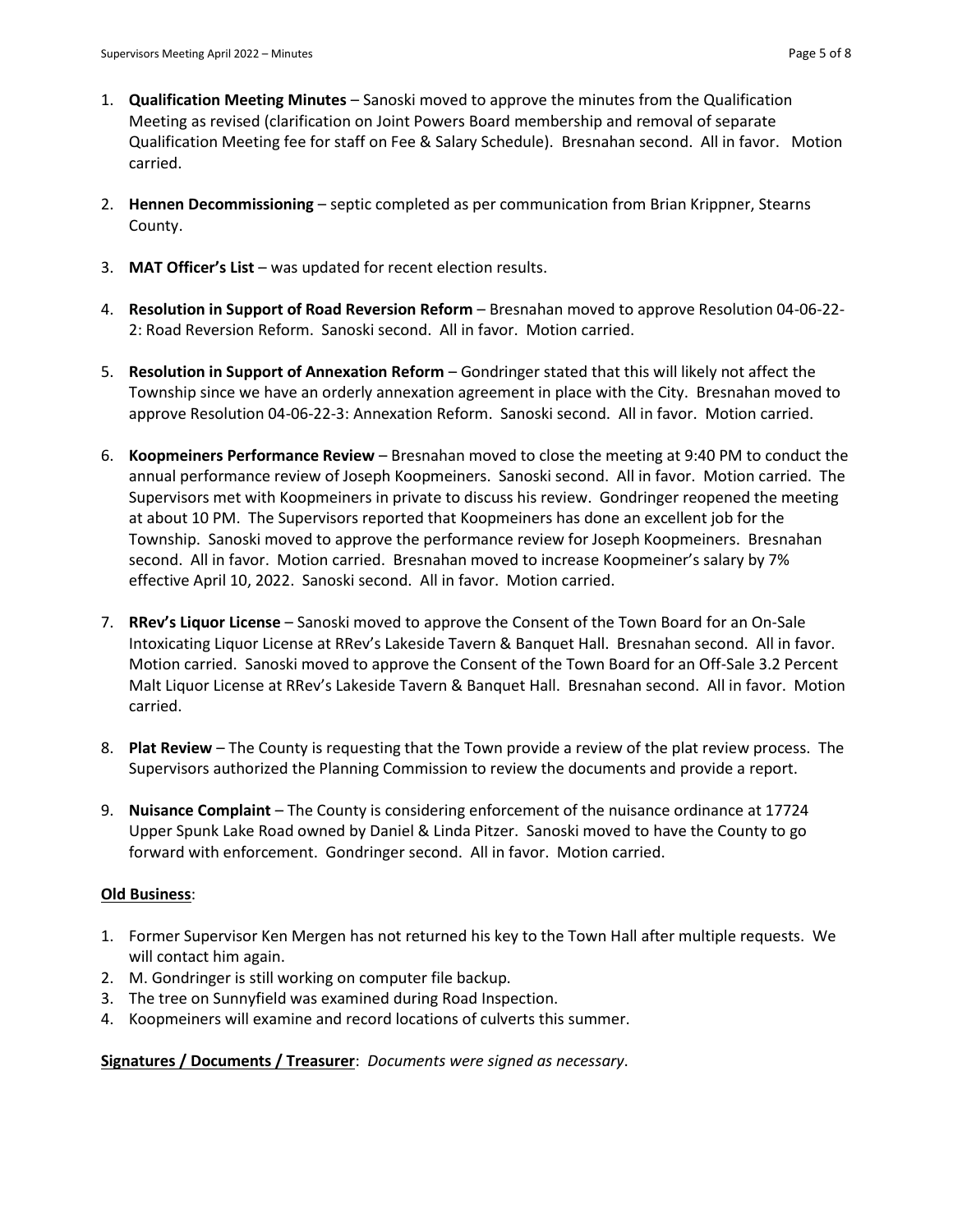- 1. The correct address for the Blinking Lights, Inc **911 sign** is 35011 Tower Road. The company has still not contacted the Town.
- 2. **Construction Site Permits** were issued to Backes (16115 Queens Road; 36x64x14 shed); Gondringer (Tower Road; residential dwelling; 48 x 32 accessory structure); A&K Blinking Lights (35011 Tower Road; antennae); and Schneider (18353 Co Rd 154; deck & gazebo).
- 3. **Feedlot permits**  none.
- 4. **Special Assessment Searches** none.
- 5. There will be a **County Hearing** to consider amendments to the 439 Ordinance on April 26 at 9 AM. The County approved an after-the-fact non-conforming deck for Alisse & Tim Amundson, 19308 Two Rivers Road (Avon).

## **Announcements & Brief Reports**:

- 1. Flyers from Bertam Asphalt Services and Midwest Asphalt were received.
- 2. Former Supervisor Huston returned his Town Hall key and other materials.
- 3. The Township Officers Meeting will be held April 7 at 7:45 PM at the Freeport Community Center. Bresnahan moved to authorize Gondringer to attend. Sanoski second. All in favor. Motion carried.
- 4. The Tour of Saints will be held this year on July 17, 2022.
- 5. The Township sends it condolences to the families of Martin Pilarksi and Maynard Sand who recently passed. Both had a long connection with the Town.
- 6. Kathy Korte, Avon Township Assessor, reports that assessments in the Township have gone up considerably this year.
- 7. Township contact information for emergency management services was submitted to Stearns County.
- 8. Redistricting forms were submitted to the County and State. The Township will now be a single precinct as a result of 2022 redistricting.
- 9. The County will be redetermining benefits and damages regarding Ditch 28.
- 10. The Fifth Monday meeting will be held on April 21, 2022 at 7 PM.
- 11. MAT Township Virtual Lobby Day will be April 20 from 9 AM 12 PM.
- 12. The Township should contact Dean Schramel regarding any roadwork regarding survey pins.

**Announcement of Next Regular Supervisor Meeting**: The next regular meeting will be held on May 4, 2022 at 7:00 PM and will be available via Zoom (*see above*).

**Other Upcoming Meetings/Events**: (meetings are available on Zoom at the URL above):

• LBAE meeting – April 18, 7 PM

**Adjournment**: Gondringer moved to continue the meeting until Wednesday, April 13 at 7 PM to discuss roads and any other business that is necessary. Sanoski second. All in favor. Motion carried.

# **Continuation of the April 6, 2022 Meeting of the Avon Township Board of Supervisors**

**Call to Order**: On Wednesday, April 13, 2022, at 7:00 PM, Chair LeRoy Gondringer called to order the continuation of the April  $6<sup>th</sup>$ , 2022 meeting of the Avon Township Supervisors, in the Main Chamber of the Avon Township Hall. This meeting, like other Town meetings, was also available virtually via Zoom at [https://us02web.zoom.us/j/8325486945,](https://us02web.zoom.us/j/8325486945) Passcode: AvonTown.

**Pledge**: The Pledge of Allegiance was recited.

**Roll Call**: Present – Richard Bresnahan, LeRoy Gondringer *(Chair*), Kelly Martini (*Treasurer*), Rich Sanoski,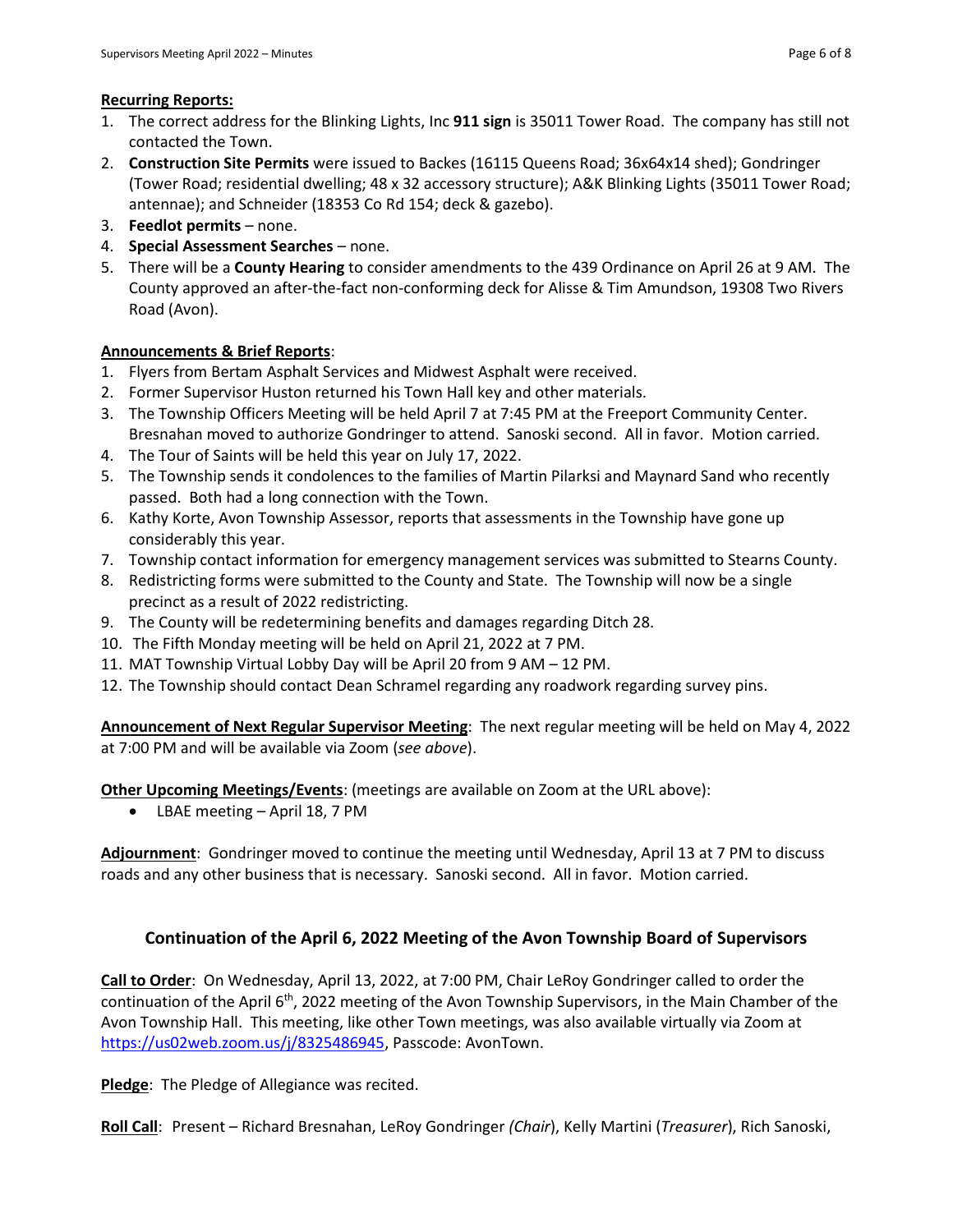and Stephen Saupe (*Clerk*). Also present –Marion Gondringer (*Deputy Clerk*) and Joe Koopmeiners (*Maintenance*).

**Roads**: There is currently about \$267,000 in the Road & Bridge account and we expect another \$200K later in the year. Last year the Town spent roughly \$300K on roadwork.

The Supervisors reviewed results from the annual Road Inspection which showed that several roads are in need of work. In some recent past projects, some roads were only partially milled. The Supervisors questioned whether the entire road should be milled. The general consensus is that all of the road should be milled and to make them 9-ton roads.

The Supervisors plan to crack-seal roads that are newer and have been resurfaced since 2014. This would hopefully maintain the roads in better condition for a longer time. The roads recommended for cracksealing are: Blattner addition roads, Upper Spunk Lake Road, 325<sup>th</sup> Street, Shorewood Drive, Lower Spunk Lane, Koppy Lane, Spunk Tree Circle, 355<sup>th</sup>, Tower Road, 160<sup>th</sup> Avenue, and 165<sup>th</sup> Avenue. Bresnahan moved to authorize Koopmeiners to obtain and accept a reasonable quote for crack-sealing for up to \$15,000. Sanoski second. All in favor. Motion carried. If, once the quote(s) is received, not all roads can be done, Koopmeiners should prioritize and crack-seal the newest roads first. Chip-sealing is another option that the Supervisors considered. Koopmeiners was requested to contact a company for more information and to determine if it would be beneficial to chip-seal some Town roads.

The Supervisors discussed planned road work in Parkwood Circle. The Road Inspection results suggest that there are other roads (*i.e.,* 145th, 370th) in greater need this year and that the limited budget for roads could be used elsewhere. The cul-de-sacs in Parkwood Circle will need to be fixed and re-engineered prior to resurfacing the roads. Sanoski moved to rescind the original contact with StanTec for engineering for Parkwood Circle and request a revised quote for engineering the two cul-de-sacs and resurfacing 145<sup>th</sup> and 370th as 9-ton roads. Bresnahan second. All in favor. Motion carried. Bresnahan moved to authorize Koopmeiners to obtain a quote from Jeremy Mathiasen at StanTec for the proposed roadwork. Sanoski second. All in favor. Motion carried.

Koopmeiners stated that shouldering is best to do early in the year.

Gondringer will contact Holding Township concerning a joint Two Rivers Road project next year.

**Town Hall** – a quote was received from Panek, Inc. regarding sidewalk replacement. A concern is that there is a slight step up to the sidewalk. Koopmeiners was authorized to contact Panek for a quote on a 20-foot strip along the sidewalk to make it more easily handicap-accessible. It was suggested that the curb could be painted with a reflective coating to make it more visible.

**AWAIR Policy & Annual Review** – The Supervisors reviewed the AWAIR policy and the annual AWAIR review. Bresnahan moved that no changes were necessary to the Avon Township Workplace Accident and Injury Reduction Program (AWAIR) and to approve the 2022 AWAIR Program review. Sanoski second. All in favor. Motion carried.

**Treasurer/Claims** – Martini reported that a check inadvertently sent twice to Melrose Implement was voided. Sanoski moved to approve the revised contract for Koopmeiners. Bresnahan second. All in favor. Motion carried.

**Broadband** – The Supervisors want clarification on a possible commitment to using ARPA funding for broadband. It is not clear whether Town participation will affect the ability of the County to obtain other